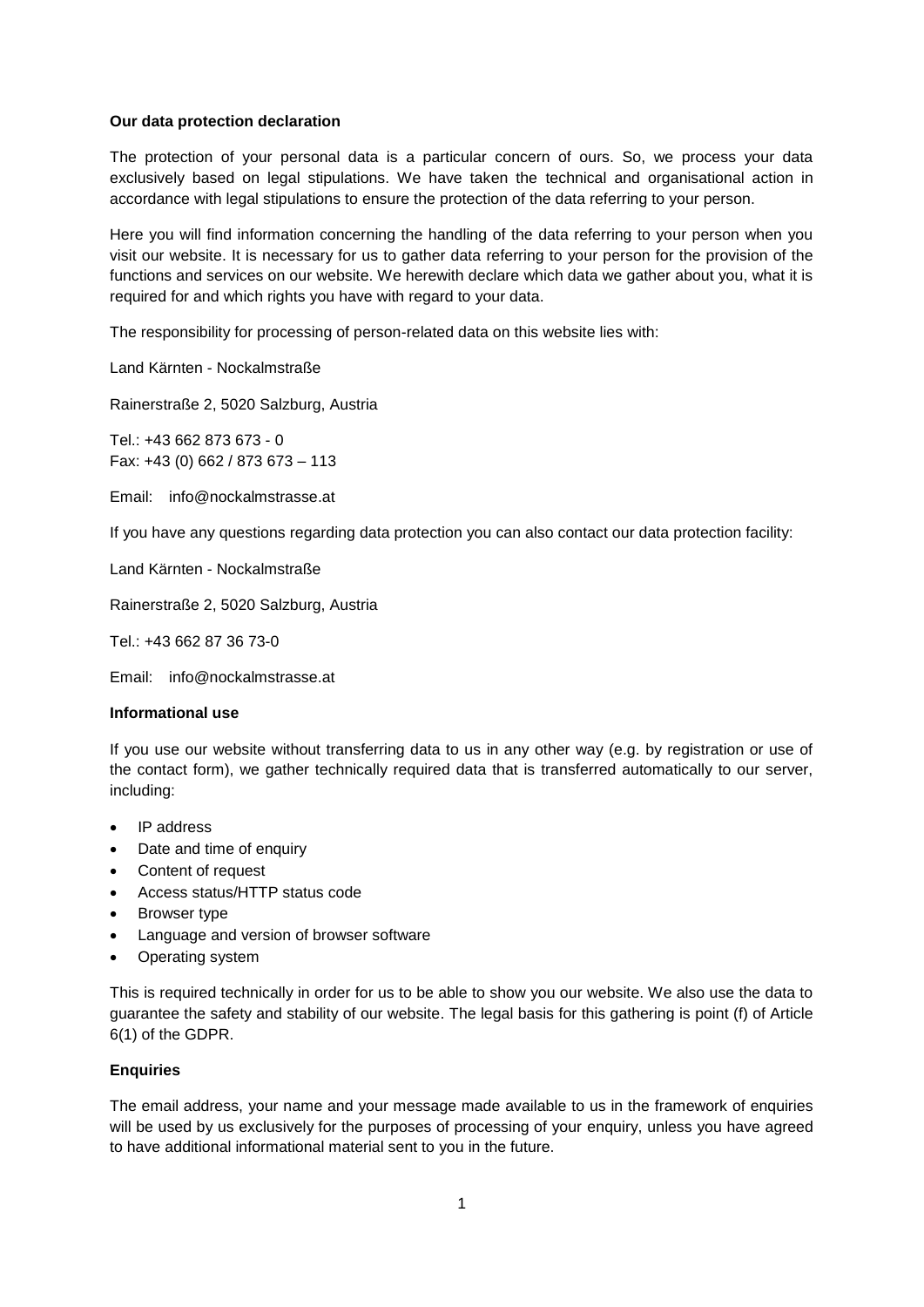# **Registration with Facebook Connect**

You can also register using Facebook Connect instead of registering directly on our website. This service is offered by Facebook Ireland Limited, 4 Grand Canal Square, Dublin 2, Ireland.

If you decide to use registration by Facebook Connect and click on the button "Login with Facebook" / "Connect with Facebook" you will be automatically redirected to the Facebook platform. There you can log on with your user data. This links your Facebook profile to our website or our services. This link provides us with access to your Facebook data.

This is primarily:

- Facebook name
- Facebook Profile Picture and Title Picture
- Facebook Title Picture
- email address saved in Facebook
- Facebook ID
- Facebook Friends List
- Facebook Likes
- Date of birth
- Gender
- Country
- Language

This data is used for setting up, preparation and personalisation of your account.

Further information can be found in the Facebook conditions of use and the Facebook data protection stipulations. These are available at: https://de-de.facebook.com/about/privacy/ and https://www.facebook.com/legal/terms/.

#### **Webcam**

Panorama cameras are mounted on Eisentalhöhe and on Schiestlscharte (Glockenhütte) that take continuous photographs for the purposes of weather and nature documentation. These photographs are saved long-term for archive purposes and published on the website.

#### **Use of cookies**

We use cookies to make it easier to use our website and to improve it. Cookies are pieces of text information that are saved on a computer when visiting a website via a browser. This permits recognition of a session, for example for continuous login on a website or for the shopping basket function in an online shop.

Most web browsers accept cookies automatically. You can delete saved cookies at any time via the settings on your web browser. You can also adapt your settings on the web browser so that no cookies are saved. This would then mean that not all the functions of our website are available.

### **Google Analytics**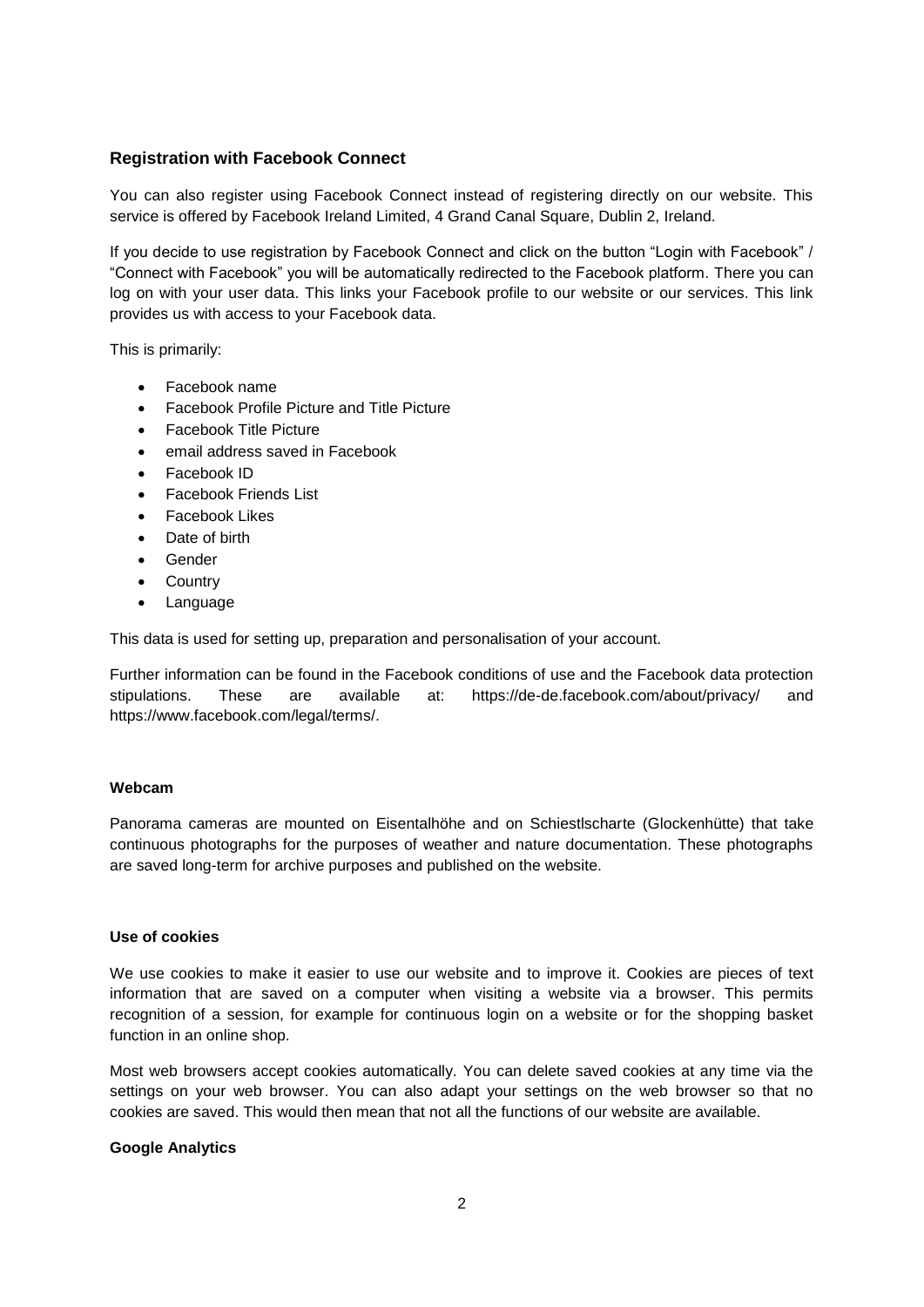We use Google Analytics to analyse the use of our website and to improve it.

Google Analytics is a web analysis service provided by Google Inc. ("Google"). Google Analytics uses so-called "cookies", text files that are saved on your computer and which permit analysis of your use of the website. The information generated by the cookie concerning your use of this website is generally transmitted to a Google server in the USA and saved there. In the event of activation of IP anonymisation on this website, your IP address will first be abbreviated by Google within the member states of the European Union or in the other signatory countries to the Agreement on the European Economic Area. Only in exceptional cases is the full IP address transferred to a Google server in the USA and there abbreviated. On behalf of the operator of this website, Google will use this information to evaluate the use of the website, to produce reports concerning the website activities and to provide other services connected to website usage and internet usage for the website operator. The legal basis for the processing of data with the aid of Google Analytics is point (f) of Article 6(1) of the GDPR. The IP address gathered from your browser in the framework of Google Analytics is not amalgamated with other Google data.

You can prevent storing of cookies by a setting on your browser software: we would point out, however, that in this case you may then not be able to use all the functions of this website to the full extent. In addition, you can prevent the gathering of data by cookies and your use of the website (including your IP address) by Google and the processing of this data by Google, by downloading and installing the browser plug-in available from the following link:

### <http://tools.google.com/dlpage/gaoptout?hl=de>

We use Google Analytics with the file extension "\_anonymizeIp()". This ensures that the IP addresses are abbreviated (so-called IP-Masking). This means that reference cannot be made to specific persons. Google participates in the EU-US Privacy Shield, [https://www.privacyshield.gov/EU-US-](https://www.privacyshield.gov/EU-US-Framework)[Framework.](https://www.privacyshield.gov/EU-US-Framework) This thus gives an appropriate level of data protection even in exceptional cases where Google transfers person-related data to the USA.

Information about Google: Google Dublin, Google Ireland Ltd., Gordon House, Barrow Street, Dublin 4, Ireland, Fax: +353 (1) 436 1001

Further information about the conditions of use of Google:

[www.google.com/analytics/terms/de.html](http://www.google.com/analytics/terms/de.html)

Further information about data protection at Google:

[www.google.com/intl/de/analytics/privacyoverview.html](http://www.google.com/intl/de/analytics/privacyoverview.html)

## **Universal Analytics**

This website uses Google Analytics for equipment-spanning analysis. Each user receives a User ID for this purpose. You can deactivate the equipment-spanning analysis of your use in your customer account under "My Data", "Personal Data".

## **Google Adwords Conversion-Tracking**

We use Google Adwords to show you advertising on Google and other third-party websites. Conversion-Tracking allows us to determine the success of the individual advertising actions. This allows us to fulfil our purpose of showing you advertisements that are of interest to you and to make our website of greater interest to you. The legal basis for the processing of your data is point (f) of Article 6(1) of the GDPR.

The advertising is provided by Google via so-called "Ad Servers". We use cookies for that purpose which allow measurement of certain parameters for success measurement, such as displaying advertisements or user clicks. If you arrive at our website via a Google advertisement, a Google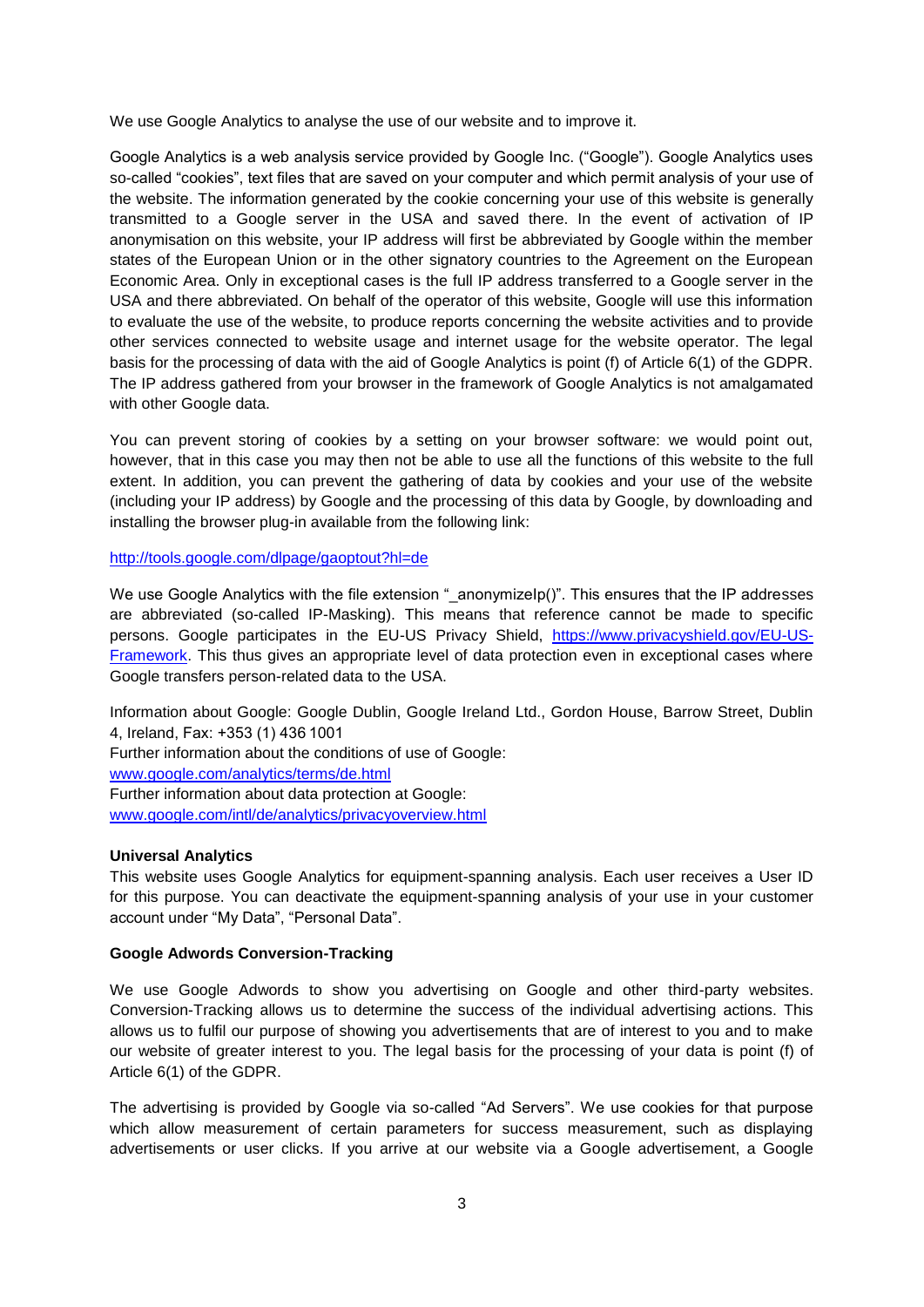Adword is saved on your PC. These cookies generally lose their validity after 30 days and are not intended to identify you personally. For this cookie, the Unique Cookie ID, Number of Ad Impressions per Placement (Frequency), the last impression (relevant for Post-View-Conversions) and Opt-Out Information (marking that the user does not want to be approached again) are generally saved as the analysis values.

These cookies allow Google to recognise your internet browser again. Provided that a user has visited certain pages of the website of an Adwords customer, and that the cookie saved on their computer has not expired, Google and the customer can detect that the user has clicked on the advertisement and was directed to that web page. A different cookie is allocated to each Adwords customer. Cookies cannot therefore be traced via the websites of Adwords customers. We, ourselves, do not gather and process person-related data in the stated advertising activities. We just receive statistical evaluations provided by Google. Based on these evaluations, we can detect which of the advertising actions used is particularly effective. Further data from the use of advertising is not obtained, and, in particular, we cannot identify users on the basis of this information.

The Marketing Tools used allow your browser automatically to create a direct connection to Google servers. We have no influence on the scope and other use of the data by Google and we provide information to the level of our knowledge: The incorporation of AdWords Conversion-Tracking allows Google to receive information that you have called up a certain section of our internet presence or that you have clicked on one of our advertisements. Provided that you are registered with a Google service, Google can attribute the visit to your account. Even if you are not registered with Google, or if you have not logged yourself in, it is possible that the service provider could discover and save your IP address.

You can prevent storing of cookies by a setting on your browser software: we would point out, however, that in this case you may then not be able to use all the functions of this website to the full extent. In addition, you can prevent the gathering of data by cookies and your use of the website (including your IP address) by Google and the processing of this data by Google, by downloading and installing the browser plug-in available from the following link:

#### <http://www.google.com/settings/ads/plugin>

Google participates in the EU-US Privacy Shield, https://www.privacyshield.gov/EU-US-Framework.

Further information about Google data protection can be found here: http://www.google.com/intl/de/policies/privacy <https://services.google.com/sitestats/de.html>

## **Google Adwords Remarketing**

We use Google Adwords Remarketing. This application allows you to see advertising from us on other websites after visiting ours. This is carried out by cookies saved on your browser through which your use behaviour when visiting various different websites can be gathered and evaluated by Google. This means that Google can detect your previously having visited our website. Amalgamation of the data gathered in the framework of remarketing with your personal data, that may be saved by Google, does not take place, according to Google's own statement. Pseudonymisation is used in particular in remarketing, according to Google.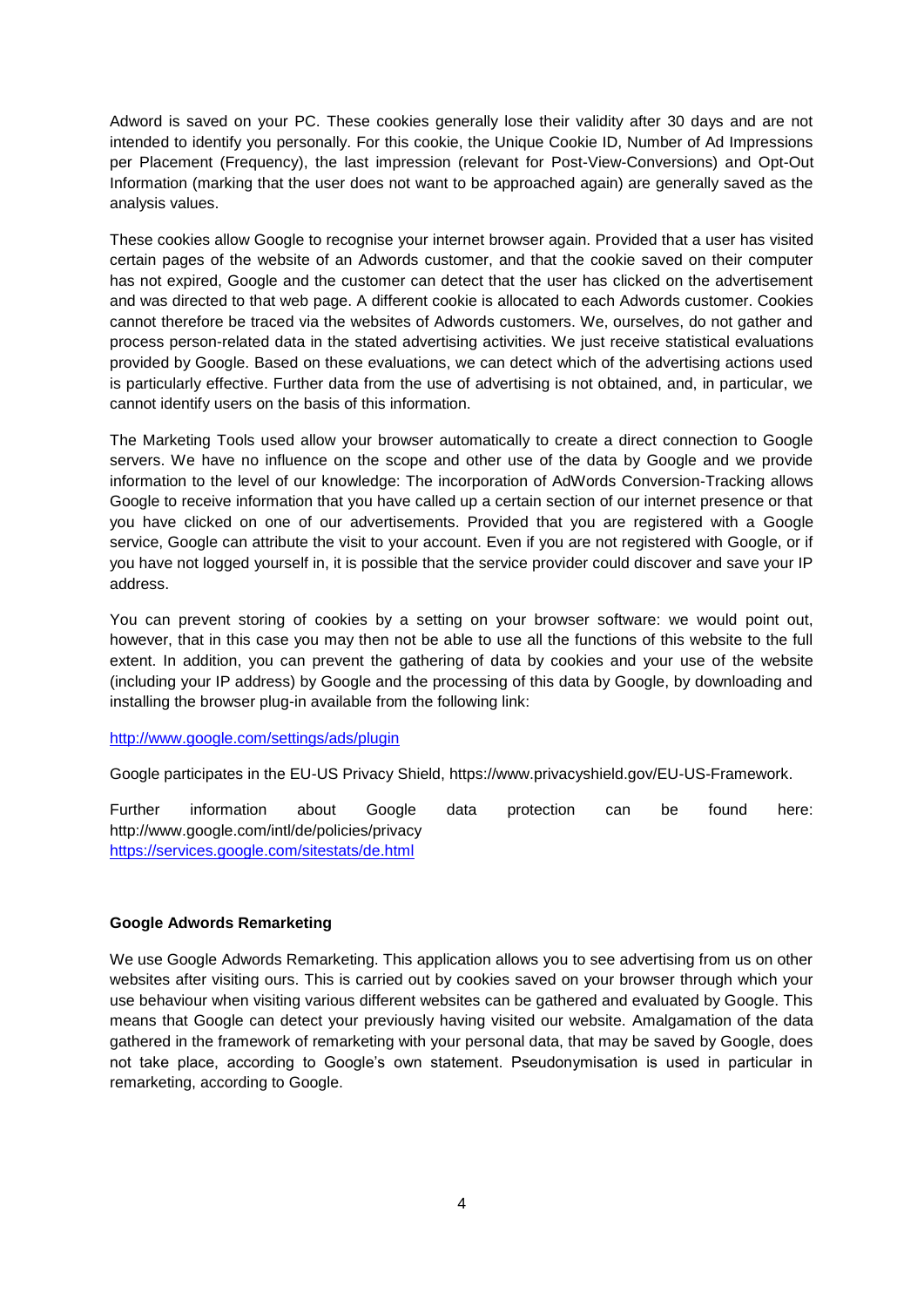# **Doubleclick by Google**

We use Doubleclick, a service provided by Google Inc., 1600 Amphitheatre Parkway, Mountain View, CA 94043, USA (hereinafter: "Google"). Doubleclick uses cookies to display your personalised advertising. The cookies do not contain any personal information.

The information generated by the cookie concerning your use is generally transmitted to a Google server in the USA and saved there. Google participates in the EU-US Privacy Shield, [https://www.privacyshield.gov/EU-US-Framework.](https://www.privacyshield.gov/EU-US-Framework) This thus gives an appropriate level of data protection even in exceptional cases where Google transfers person-related data to the USA.

The data gathered from your browser in the framework of Doubleclick is not amalgamated with other Google data.

You can prevent saving of cookies by appropriate setting of your browser software. You can deactivate the display of personalised advertising using a browser plug-in. You can install this here:

https://www.google.com/settings/ads/plugin

You can also [deactivate here](https://adssettings.google.com/anonymous?sig=ACi0TCgEyuussWcXR-4KYC39TknxD4RsOpq-eSnbcdzPRs58qYsOHvIUFuP3wtZQ-cfRy_u0W-ix0mNs81AWOHNryBicJRcPlRXbSTktWIvA2erhPeKkvcY&hl=de) any personalised advertising.

The legal basis for the processing of data with the aid of Double Click is point (f) of Article 6(1) of the GDPR.

Further information about Google data protection can be found here: <https://www.google.de/intl/de/policies/technologies/ads/>

#### **Facebook Pixel**

Our website uses conversion measurement by visitor action pixel by Facebook, Facebook Inc., 1601 S. California Ave, Palo Alto, CA 94304, USA ("Facebook").

This allows the behaviour of the site visitor to be tracked after they have clicked on a Facebook advertisement and been directed to the website of the service provider. This permits evaluation of the effectiveness of Facebook advertisements for statistical and market research purposes and allows optimisation of future advertising action.

The data gathered for us as the operator of the website is anonymous, we cannot make any conclusions about the identity of the user. The data is saved and processed by Facebook, however, so that a connection to the individual user profile is possible, and Facebook can use the data for their own advertising purposes, in accordance with the Facebook data usage directive. This allows Facebook to place advertisements on Facebook pages and outside of Facebook. This use of the data cannot be influenced by us, as a website operator.

More information about the protection of your private sphere is available in the Facebook data protection notes:

https://www.facebook.com/about/privacy/.

You can also deactivate the Remarketing Function "Custom Audiences" in the section on settings for advertisements at https://www.facebook.com/ads/preferences/?entry\_product=ad\_settings\_screen. You need to be logged on to Facebook to do this.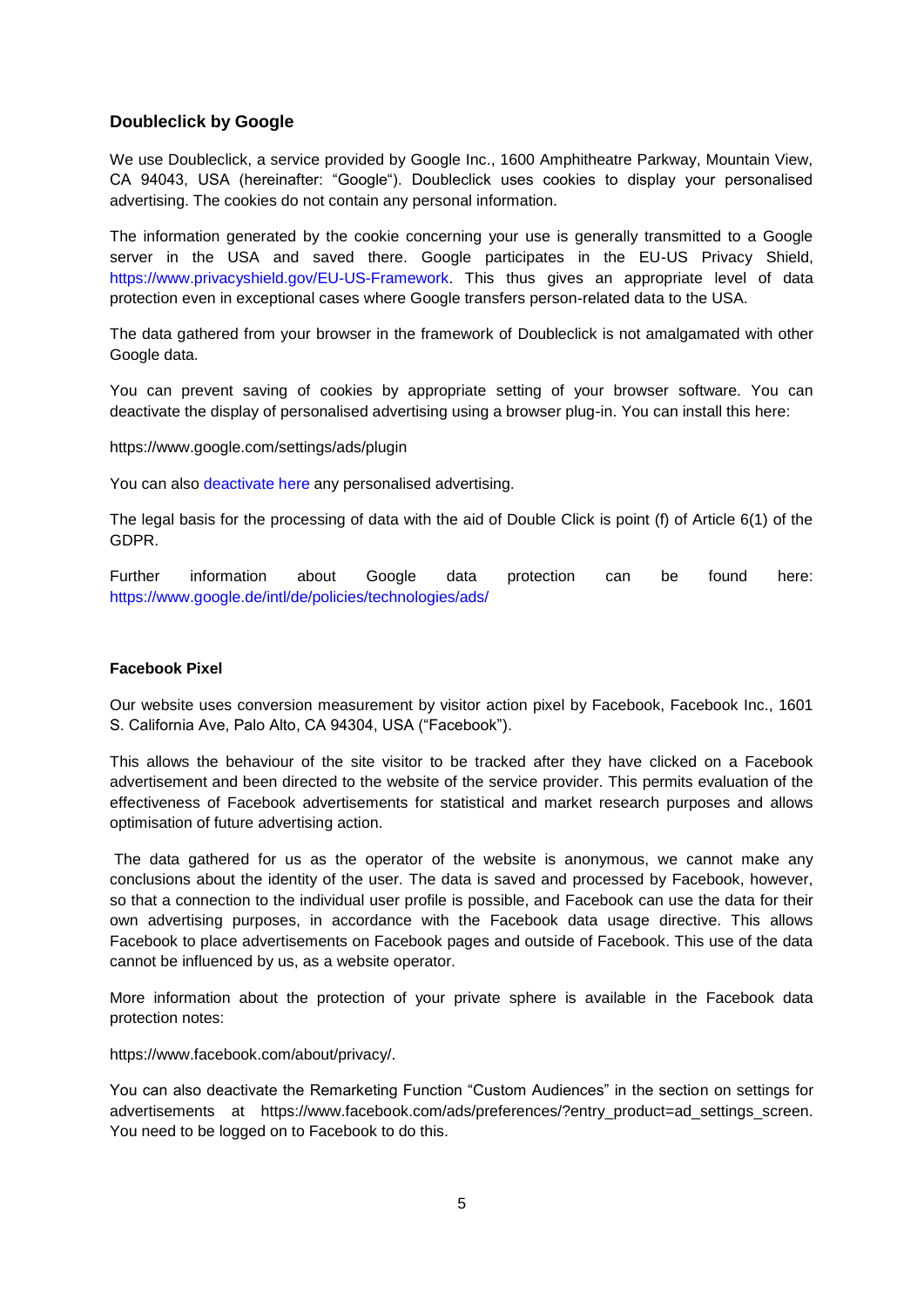If you do not have a Facebook account, you can deactivate the use-based Facebook advertising on the website of the European Interactive Digital Advertising Alliance: [http://www.youronlinechoices.com/de/praferenzmanagement/.](http://www.youronlinechoices.com/de/praferenzmanagement/)

### **Social Plugins**

At present we use the following Social Media Plug-Ins: Facebook & Twitter. In this process, the person-related data is transferred to the individual plug-in service provider and stored there with the help of a button.

The individual plug-in service provider saves the data gathered about you as use profiles and uses them for purposes of advertising, market research and/or demand-oriented structuring of their website. Evaluation such as this is carried out particularly (also for users not logged in) for the display of demand-oriented advertising and to inform other users of the social network about your activities on our website. You have the right to countermand the creation of these user profiles and you need to refer to the individual plug-in service provider to exercise this right. The plug-ins allow us to offer you the opportunity of interacting with the social networks and other users so that we can improve our offer and structure ourselves in a more interesting way for you as the user. The legal basis for the use of plug-ins is point (f) of Article 6(1) of the GDPR.

Data forwarding takes place irrespective of whether you have an account with the plug-in service provider or not, and are logged in there. If you are logged in at the plug-in service provider, then your data gathered on our site is allocated directly to your account with the plug-in service provider. With US service providers, transfer is to the USA; they have subjected themselves to the EU-US Privacy Shield:

[www.privacyshield.gov/EU-US-Framework](http://www.privacyshield.gov/EU-US-Framework)

Further information about the purpose and scope of data gathering and its processing by the plug-in service provider is available in the following stated data protection declarations of these service providers. Here you can also obtain information about your rights and setting possibilities in this regard for the protection of your private sphere:

- Facebook Inc., 1601 S California Ave, Palo Alto, California 94304, USA [www.facebook.com/policy.php](http://www.facebook.com/policy.php)
- Twitter, Inc., 1355 Market St, Suite 900, San Francisco, California 94103, USA [twitter.com/privacy](https://twitter.com/privacy)

#### **Incorporation of YouTube videos**

We have incorporated YouTube videos in our online offer and these are saved at http://www.YouTube.com and can be played directly from our website. Visiting our website provides YouTube with the information that you have called up the relevant subpage on our website. In addition, log files are transferred. This takes place irrespective of whether YouTube provides a user account via which you are logged in or whether there is no user account. If you are logged in to Google, your data is directly allocated to your account. If you do not want allocation with your profile at YouTube, you need to log out before actuating the button. YouTube saves the data gathered about you as use profiles and uses them for purposes of advertising, market research and/or demand-oriented structuring of their website. Evaluation such as this is carried out particularly (even for users not logged in) for the creation of demand-oriented advertising and to inform other users of the social network about your activities on our website. You have the right to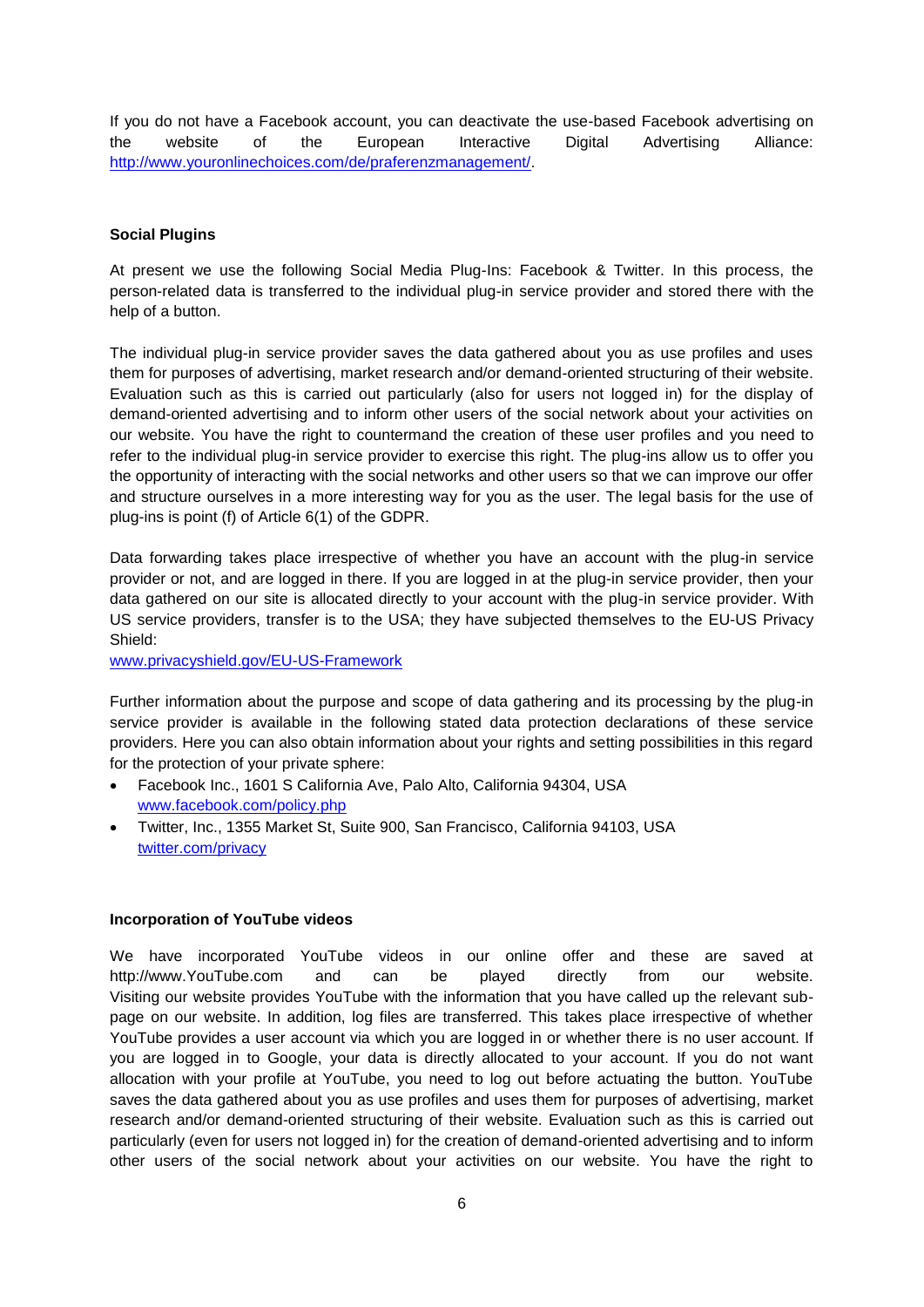countermand the creation of these user profiles and you need to refer to YouTube to exercise this right.

Further information about the purpose and scope of data gathering and its processing by YouTube is available in the Google data protection declaration. Here you can also obtain information about your rights and setting possibilities for the protection of your private sphere: [https://www.google.de/intl/de/policies/privacy.](https://www.google.de/intl/de/policies/privacy)

Google also processes your personal data in the USA and has subjected itself to the EU-US Privacy Shield: [https://www.privacyshield.gov/EU-US-Framework.](https://www.privacyshield.gov/EU-US-Framework)

Further information about Google:

Google Inc., 1600 Amphitheater Parkway, Mountainview, California 94043, USA

## **Google Maps**

Our website uses the services of Google Maps. This allows us to show you interactive maps directly on our website and allows you convenient use of the maps function. Use of Google Maps means that data is transferred to Google in the USA, including your IP address.

You can prevent the transfer of the data to Google by deactivating JavaScript in your browser settings. In this case you will not be able to use Google Maps on our website, however.

The legal basis for the processing of your data is point (f) of Article 6(1) of the GDPR. Google participates in the EU-US Privacy Shield: [www.privacyshield.gov/EU-US-Framework](http://www.privacyshield.gov/EU-US-Framework)

Information about Google: Google Inc., 1600 Amphitheater Parkway, Mountainview, California 94043, USA Further information about the conditions of use of Google: [www.google.com/analytics/terms/de.html](http://www.google.com/analytics/terms/de.html) Further information about data protection at Google: [www.google.com/intl/de/analytics/privacyoverview.html](http://www.google.com/intl/de/analytics/privacyoverview.html) Further information about the conditions of use of Google Maps: [www.google.com/intl/de\\_US/help/terms\\_maps.html](http://www.google.com/intl/de_US/help/terms_maps.html)

#### **Duration of storage**

We process and store your data only as long as is required for the processing or for the fulfilment of legal obligations. After the purpose of the processing expires, your data is blocked or deleted. If additional legal obligations exist for storage, then we block or delete your data when the legal storage deadlines expire.

#### **Your rights**

You have the following rights with respect to us concerning your personal data:

1) Right of information

You have the right to request confirmation as to whether we process your personal data. If this is the case, then you have the right of information about this personal data and other information, such as the purposes of the processing, the receiver and the planned duration of storage or the criteria for determination of the duration.

2) The right to correction and supplementation